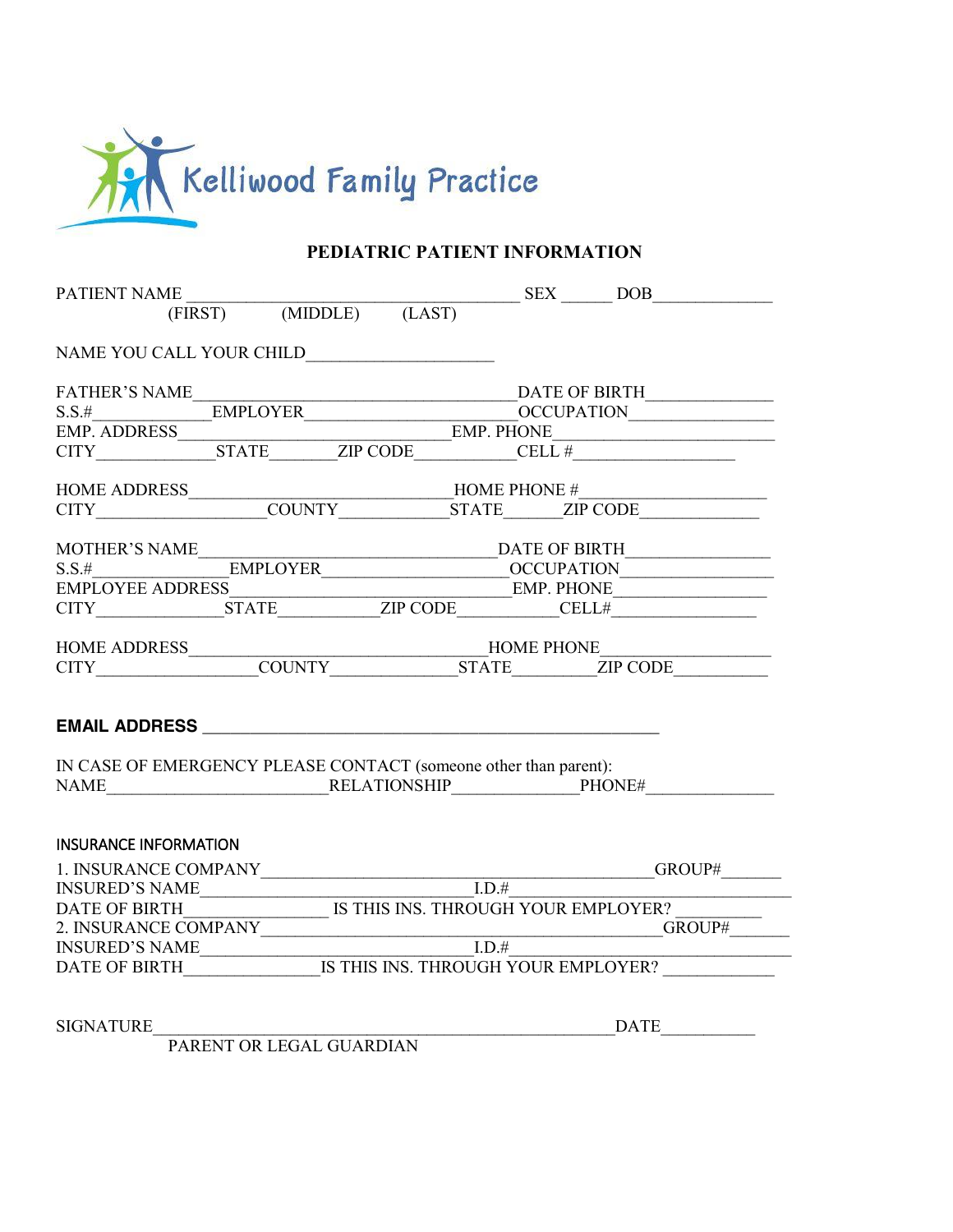### PATIENT AGREEMENT

Thank you for selecting Kelliwood Family Practice (KFP) as your healthcare provider. Please take a moment to review our financial policy.

By signing below, you agree to and understand the following policies:

#### HIPAA – Privacy Notice

I am aware that I may review Kelliwood Family Practice HIPAA privacy notice at any time and understand that I may request a copy.

\_\_\_\_\_\_\_\_\_\_\_\_Initials

#### KFP Medical Care Agreement

I authorize the physicians of KFP to administer medical treatment as deemed necessary. I understand that the primary insured is financially responsible for any balance not covered by my insurance, including co-pay, deductible/co-insurance, and any services excluded by my policy. Although the doctors are participating providers with many insurance companies, it is the responsibility of the patient or guarantor to be familiar with his/her plan. We make every attempt to verify insurance eligibility and benefits prior to your visit; however, all insurance carriers state that verification is not a guarantee of payment. I also understand the primary insured will be held responsible for any and all charges incurred by myself or covered dependents should there be no coverage on the date of service. Furthermore, I hereby authorize release of medical information necessary to file a claim with my insurance and assign benefits to otherwise payable to me to Kelliwood Family Practice. If we are unable to verify your benefits, payment will be due at the time of service. I understand that there will be a \$25.00 charge for appointments not cancelled 24 hours in advance.

\_\_\_\_\_\_\_\_\_\_\_\_\_Initials

## Medical Care Agreement

I authorize the physicians of KFP to instruct their Physician Assistant/Nurse Practitioner and Physical Medicine Providers to assist in certain aspects of my medical care.

I understand that a Physician Assistant/Nurse Practitioner is not a licensed physician and may not treat or diagnose any illness or medical condition except under the supervisions/direction of a licensed physician. I understand that each time I make an appointment, if my physician is not available in a timely manner, I will be given the choice to be seen by the Physician Assistant/Nurse Practitioner. I acknowledge it is my responsibility to inform the staff of KFP if I wish not to see the Physician Assistant/Nurse Practitioner and be scheduler with my assigned physician accordingly. I understand that I may revoke this authorization at any time.

\_\_\_\_\_\_\_\_\_\_\_\_Initials

Patient Name (please print): \_\_\_\_\_\_\_\_\_\_\_\_\_\_\_\_\_\_\_\_\_\_\_\_\_\_\_\_\_\_\_\_\_\_\_\_\_\_\_\_\_ DOB:\_\_\_\_\_\_\_\_\_\_\_\_\_\_\_\_\_

SIGNATURE DATE

PARENT OR LEGAL GUARDIAN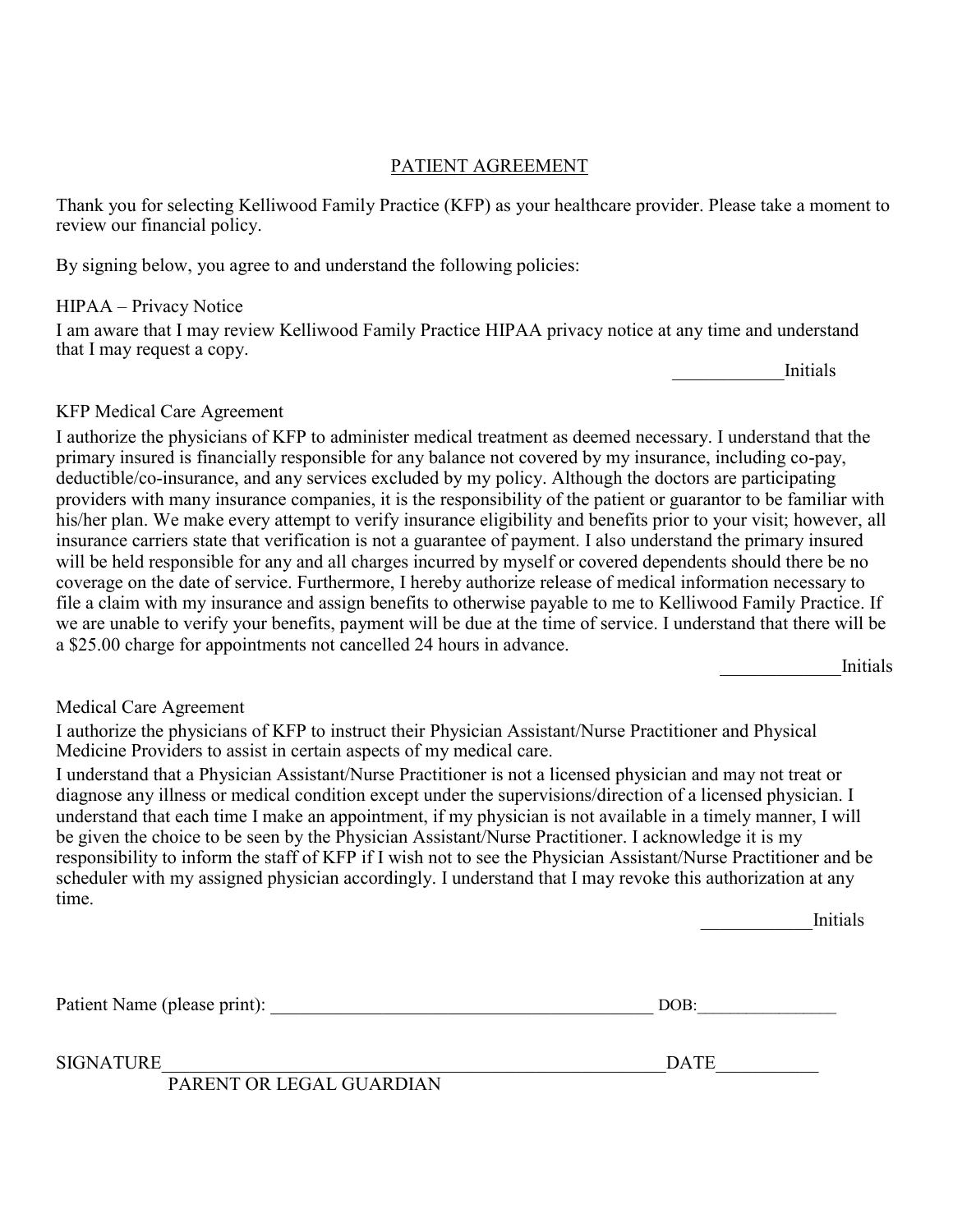#### **Kelliwood Family Practice Fees & Services**

In order to help you clearly understand our policies and services, please read the following statements, and sign the bottom indicating you accept these rules:

- I understand the clinic normally uses Genesis Laboratories (GL). If I or my insurance company prefers another lab, it is my responsibility to inform a medical staff member before the specimen is being taken so I am not billed for having lab work processed by GL, instead of another lab.
- I understand there can be a fee for controlled substance prescriptions written without an appointment.
- I understand there may be a fee for missed appointments or appointments not cancelled within 24 hours. Please notify us as soon as possible if you cannot make your scheduled appointment.
- I understand there is a \$35 fee for bounced checks and an additional \$20 processing fee for balances that go in to collections.
- I understand a fee may be assessed for any paperwork or forms to be completed without an appointment and that it may take up to 10 days to be completed.
- I understand prescription renewals are to be processed through the requested pharmacy. If the prescription is mail order and requires a written prescription, it may take 3-4 business days to be processed.
- I understand that labs, x-ray reports, and other test results need to be reviewed and it may take between 3-4 business days to be reviewed by the physician/PA. A staff member will contact you sooner if the results are urgent; otherwise, you will be contacted by phone, mail or via our secure patient web portal with the results.

#### Fees for Services:

\$10 Controlled substance prescriptions without an appointment \$25 School forms \$35 Disability forms \$45 FMLA \$25 Physician dictated letter \$25 Prior authorizations \$25+ for extensive medical records

Thank you for your cooperation.

| Patient Name (please print): | DOB |  |
|------------------------------|-----|--|
|                              |     |  |

SIGNATURE THE PROPERTY OF PARTICULAR CONSUMING THE PARTICULAR CONSUMING THE PARTICULAR CONSUMING THE PARTICULAR CONSUMING THE PARTICULAR CONSUMING THE PARTICULAR CONSUMING THE PARTICULAR CONSUMING THE PARTICULAR CONSUMING

PARENT OR LEGAL GUARDIAN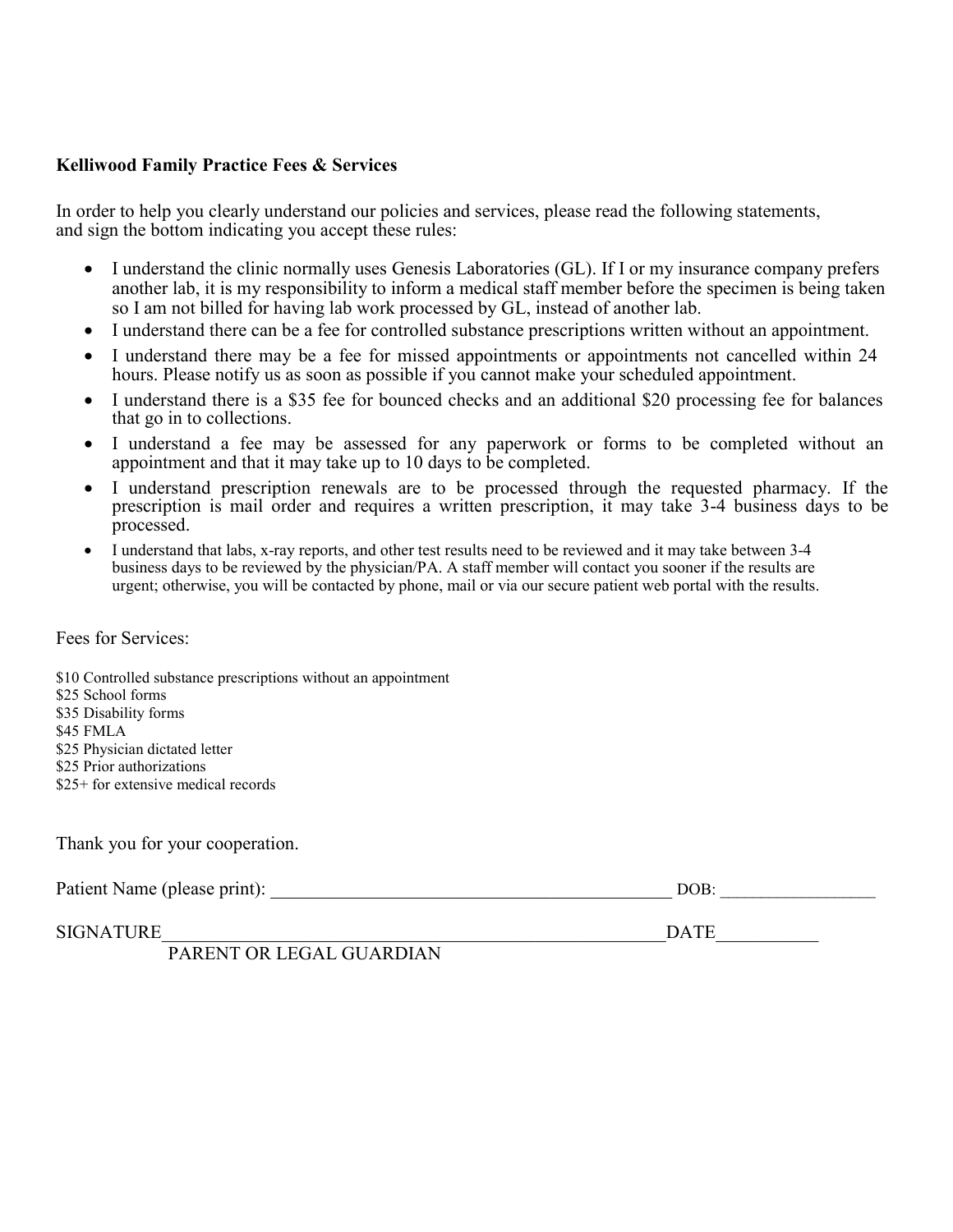# CONSENT FOR RELEASE OF INFORMATION

| <b>Patient Name:</b> |  | Date of Birth: |
|----------------------|--|----------------|
|----------------------|--|----------------|

| Cell Phone#: | Email: |  |
|--------------|--------|--|

This office may use your information to notify you of any changes in your scheduled appointment, to inform you of your lab results and/or physician instructions and to discuss billing issues pertaining to your healthcare.

## **Please check the sections that apply, then sign at the bottom of the page:**

| myself.                                                                                                                                                                                                                       |                          | I do not give KFP permission to release my information to anyone other than           |
|-------------------------------------------------------------------------------------------------------------------------------------------------------------------------------------------------------------------------------|--------------------------|---------------------------------------------------------------------------------------|
|                                                                                                                                                                                                                               | or                       |                                                                                       |
| contacts:                                                                                                                                                                                                                     |                          | I give KFP permission to release my information with the following emergency          |
| Name: Name: Name: Name: Name: Name: Name: Name: Name: Name: Name: Name: Name: Name: Name: Name: Name: Name: Name: Name: Name: Name: Name: Name: Name: Name: Name: Name: Name: Name: Name: Name: Name: Name: Name: Name: Name: |                          |                                                                                       |
| Name: Name: Name: Name: Name: Name: Name: Name: Name: Name: Name: Name: Name: Name: Name: Name: Name: Name: Name: Name: Name: Name: Name: Name: Name: Name: Name: Name: Name: Name: Name: Name: Name: Name: Name: Name: Name: |                          |                                                                                       |
| Please indicate how you would like to be notified with the information. (Check all that apply)                                                                                                                                |                          |                                                                                       |
|                                                                                                                                                                                                                               |                          |                                                                                       |
| Cell Phone # 2008 2009 2012 2022 2023 2024 2022 2023 2024 2022 2023 2024 2022 2023 2024 2022 2023 20                                                                                                                          |                          |                                                                                       |
| If you have and answering machine, may we leave a detailed message regarding<br>payment for your healthcare provided by Kelliwood Family Practice?<br>$\sqrt{YES}$ NO                                                         |                          | appointments, treatments and/or other information pertinent to your healthcare and/or |
|                                                                                                                                                                                                                               |                          |                                                                                       |
| If you have and answering machine, may we leave a detailed message regarding<br>payment for your healthcare provided by Kelliwood Family Practice?<br><b>EXAMPLE STATES STATES STATES</b>                                     |                          | appointments, treatments and/or other information pertinent to your healthcare and/or |
| SIGNATURE                                                                                                                                                                                                                     |                          | <b>DATE</b>                                                                           |
| (A signature is required for this form to be considered valid)                                                                                                                                                                | PARENT OR LEGAL GUARDIAN |                                                                                       |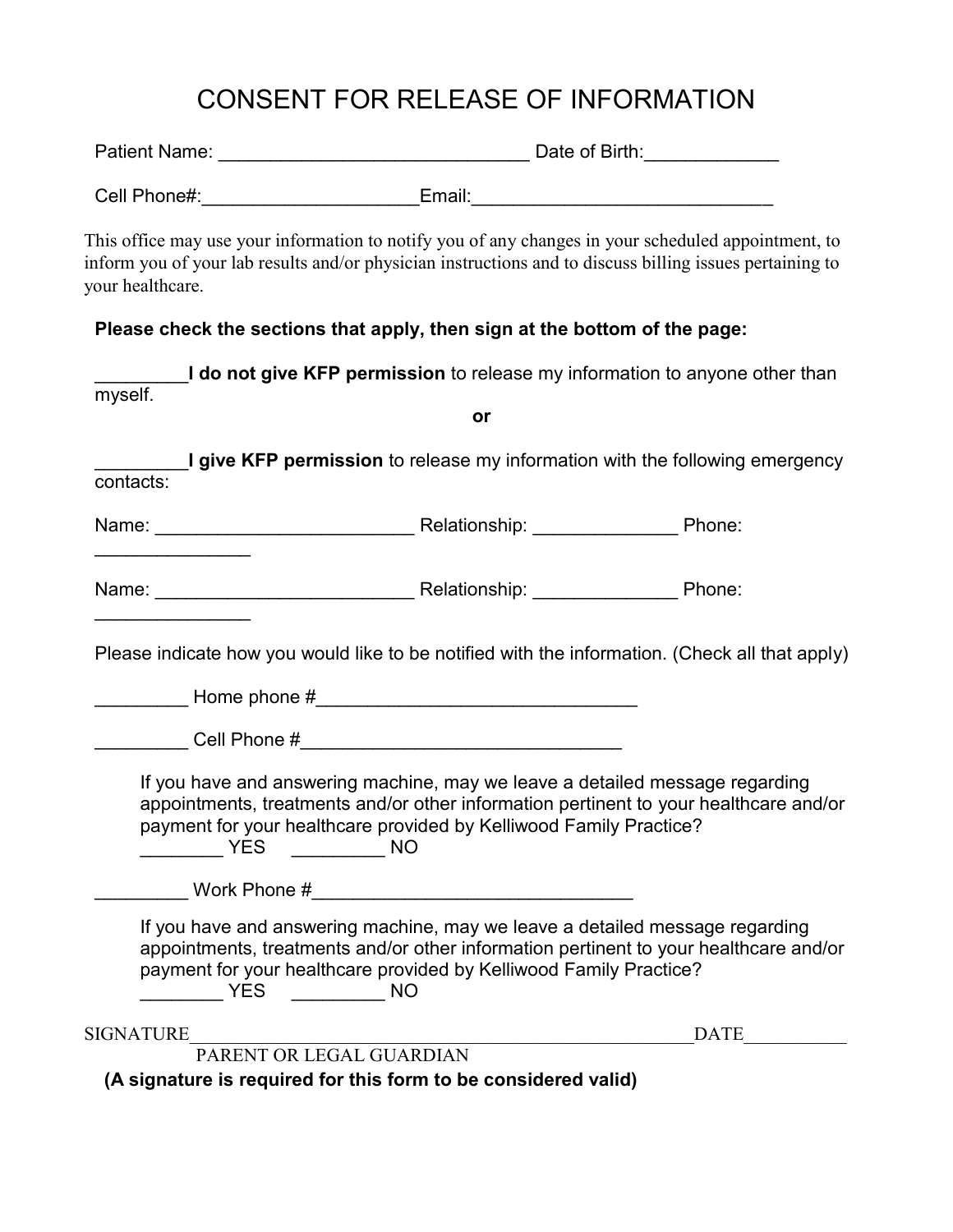Today's Date: \_\_\_\_ / \_\_\_\_ / \_\_\_\_\_

Patient Name: \_\_\_\_\_\_\_\_\_\_\_\_\_\_\_\_\_\_\_\_\_\_\_\_\_\_\_\_\_\_\_\_\_\_\_\_\_\_\_\_\_\_\_\_\_\_\_\_\_\_\_\_\_\_

Preferred Pharmacy Name: \_\_\_\_\_\_\_\_\_\_\_\_\_\_\_\_\_\_\_\_\_\_\_\_\_\_\_\_\_\_\_\_\_\_\_\_\_\_\_\_\_\_\_\_

Preferred Pharmacy Phone #: \_\_\_\_\_\_\_\_\_\_\_\_\_\_\_\_\_\_\_\_\_\_\_\_\_\_\_\_\_\_\_\_\_\_\_\_\_\_\_\_\_\_

## **Past Medical History (PMHx)**

| FASL MCUILAI IIISLUI Y (FIVIIIA)   |     |                                  |     |
|------------------------------------|-----|----------------------------------|-----|
|                                    | Yes |                                  | Yes |
| <b>Abdominal Pain (Recurrent</b>   |     | Eczema                           |     |
| Acne                               |     | GERD(spitting), digestive issues |     |
| <b>ADHD</b>                        |     | Headache/Migraine (Recurrent)    |     |
| <b>Allergy Symptoms</b>            |     | <b>Heart Disease</b>             |     |
| Anemia                             |     | <b>High Blood Pressure</b>       |     |
| Anxiety                            |     | <b>High Cholesterol</b>          |     |
| Asthma                             |     | <b>Kidney Problems</b>           |     |
| Bed Wetting (incontinence)         |     | <b>Learning Problems</b>         |     |
| <b>Behavior Disorder/ Problems</b> |     | Pneumonia                        |     |
| Bronchitis, chronic                |     | Rash                             |     |
| Cancer (Type?)                     |     | <b>Seizures</b>                  |     |
| <b>Chronic Ear Infection</b>       |     | Sleep Apnea/ issues              |     |
| Constipation                       |     | <b>Thyroid Problems</b>          |     |
| Depression (Recurrent)             |     | <b>Tuberculosis Exposure</b>     |     |
| <b>Developmental Delay</b>         |     | <b>Urinary Tract Infection</b>   |     |
| Diabetes (Type?)                   |     | Weight loss/gain issues          |     |

Newborn problems (jaundice or difficulties during delivery yes no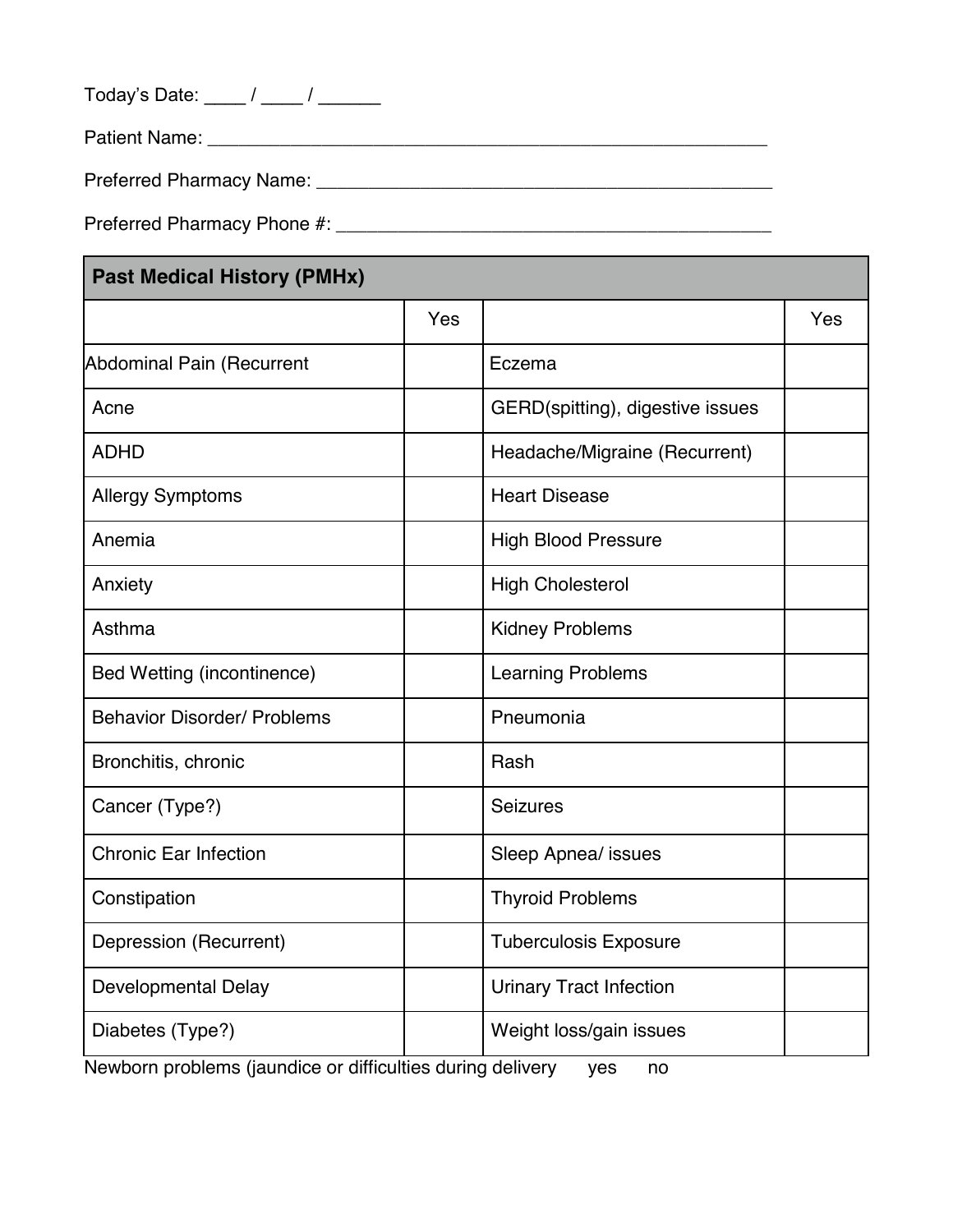| <b>Past Surgical History (PSHx)</b> |      |  |  |  |  |
|-------------------------------------|------|--|--|--|--|
| Surgery                             | Date |  |  |  |  |
|                                     |      |  |  |  |  |
|                                     |      |  |  |  |  |
|                                     |      |  |  |  |  |
|                                     |      |  |  |  |  |
|                                     |      |  |  |  |  |
|                                     |      |  |  |  |  |

| <b>Medications (Meds)</b> |        |           |        |  |  |  |  |  |
|---------------------------|--------|-----------|--------|--|--|--|--|--|
| Drug                      | Dosage | Frequency | Reason |  |  |  |  |  |
|                           |        |           |        |  |  |  |  |  |
|                           |        |           |        |  |  |  |  |  |
|                           |        |           |        |  |  |  |  |  |
|                           |        |           |        |  |  |  |  |  |
|                           |        |           |        |  |  |  |  |  |
|                           |        |           |        |  |  |  |  |  |
|                           |        |           |        |  |  |  |  |  |
|                           |        |           |        |  |  |  |  |  |
|                           |        |           |        |  |  |  |  |  |
|                           |        |           |        |  |  |  |  |  |
|                           |        |           |        |  |  |  |  |  |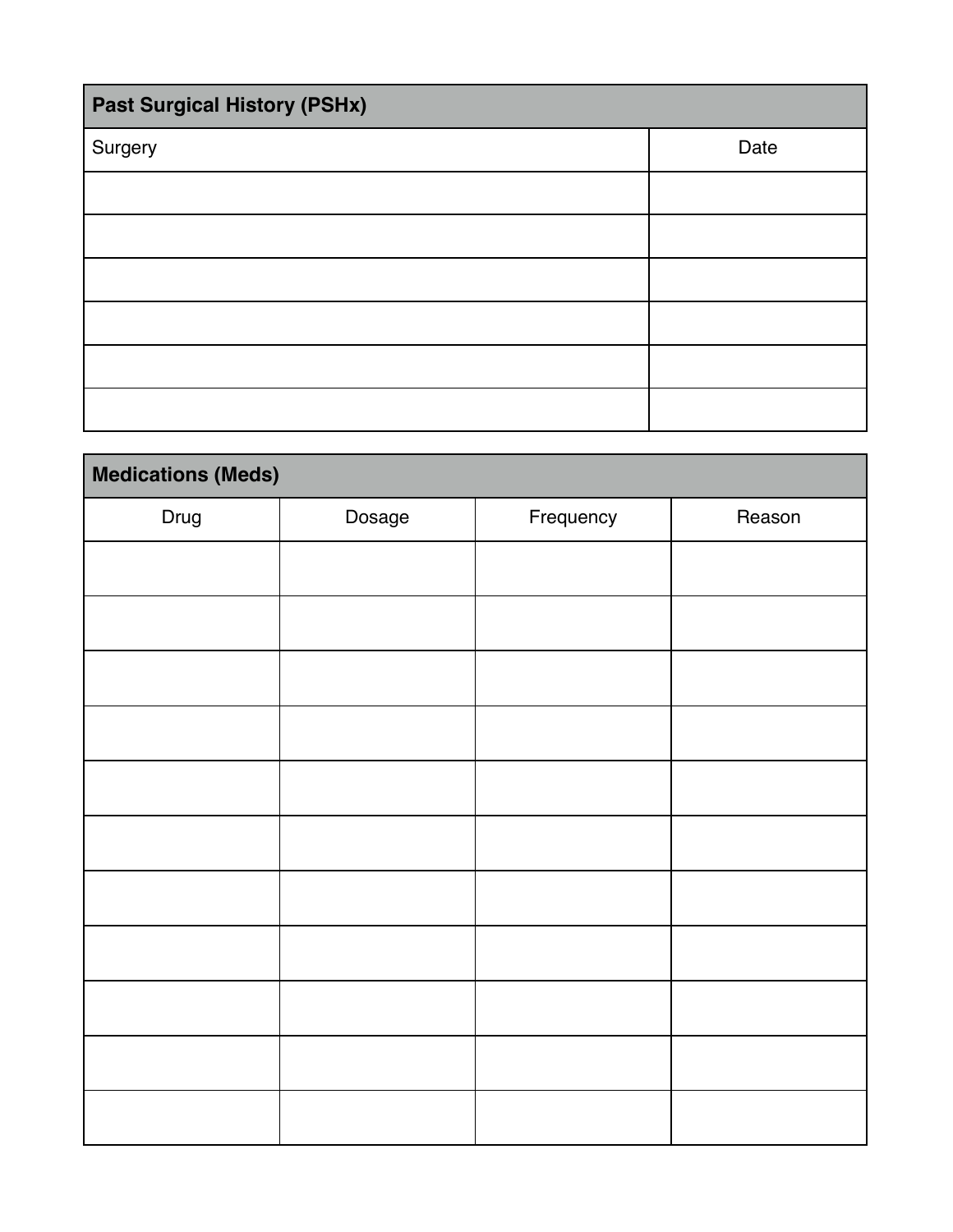| <b>Allergies</b>                                  |
|---------------------------------------------------|
| Medications: No _____ Yes ____ (please describe): |
| Food: No ______ Yes _____ (please describe):      |
| Allergic to Latex? No ______ Yes _____            |

| <b>Family Medical History (FMHx)</b> |        |        |                |        |                           |                           |                           |                           |      |       |
|--------------------------------------|--------|--------|----------------|--------|---------------------------|---------------------------|---------------------------|---------------------------|------|-------|
|                                      | Mother | Father | <b>Brother</b> | Sister | Grandmother<br>(Paternal) | Grandfather<br>(Paternal) | Grandmother<br>(Maternal) | Grandfather<br>(Maternal) | Aunt | Uncle |
| Anemia                               |        |        |                |        |                           |                           |                           |                           |      |       |
| <b>Arthritis</b>                     |        |        |                |        |                           |                           |                           |                           |      |       |
| Cancer (Type?)                       |        |        |                |        |                           |                           |                           |                           |      |       |
| <b>Cystic Fibrosis</b>               |        |        |                |        |                           |                           |                           |                           |      |       |
| Diabetes (Type?)                     |        |        |                |        |                           |                           |                           |                           |      |       |
| <b>Heart Disease</b>                 |        |        |                |        |                           |                           |                           |                           |      |       |
| <b>High Blood Pressure</b>           |        |        |                |        |                           |                           |                           |                           |      |       |
| <b>High Cholesterol</b>              |        |        |                |        |                           |                           |                           |                           |      |       |
| <b>Kidney Problems</b>               |        |        |                |        |                           |                           |                           |                           |      |       |
| Lung Problems                        |        |        |                |        |                           |                           |                           |                           |      |       |
| <b>Mental Problems</b>               |        |        |                |        |                           |                           |                           |                           |      |       |